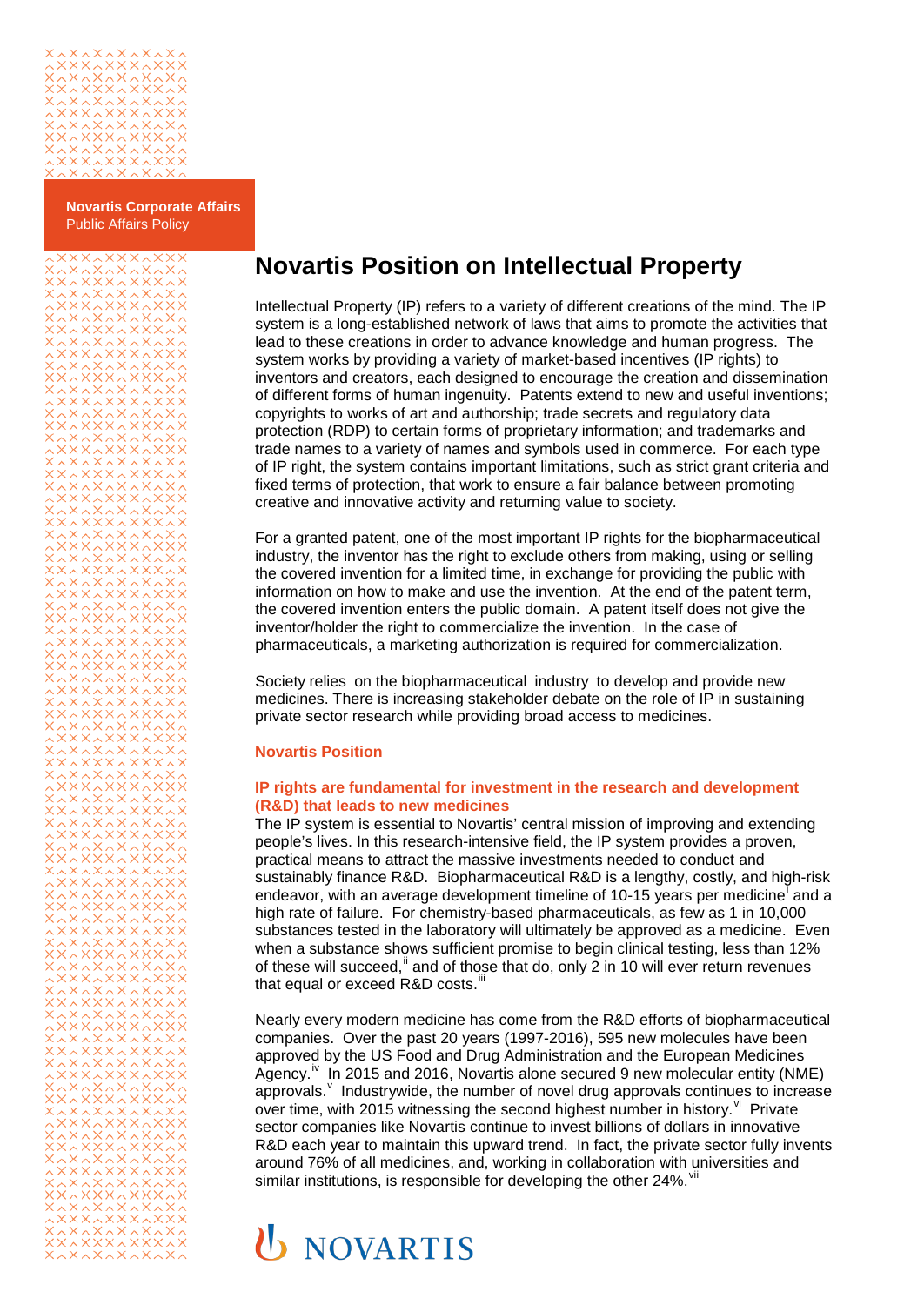As a world leader in the discovery and development of new medicines, Novartis seeks patent protection for new chemical entities and new biologics in countries where patents play, or are expected to play, a significant role in helping to generate the global returns needed to sustain the R&D cycle, and/or to support the local investments necessary to successfully launch and deliver our medicines to the patients who need them.

#### **IP rights are fundamental in facilitating access to medicines**

At the same time, the IP system plays an important role in enabling the local investments needed to secure approvals and conduct the activities that lead to successful launches and use of medicines. Strong IP rights create incentives for innovators to seek local regulatory approval, a prerequisite for selling medicines in most markets. With such incentives in place, innovators are also more likely to invest in building distribution chains, improving infrastructure, and educating doctors and patients about the existence and proper use of a new medicine, all of which contribute to improving access and helping to achieve better patient outcomes. Vill The IP system also plays a central role in enabling the generic medicines that are so important to budget-conscious healthcare systems. To provide medicines at lower cost, generic and biosimiliar makers copy innovative medicines once valid patents expire, relying on innovators to continue conducting R&D to develop new medicines.

While IP rights offer the opportunity for a medicine to succeed, a commercially successful medicine is only realized if patients, physicians and payors deem the medicine to be useful, judged on the basis of the value the treatment provides. Further, IP rights do not guarantee the medicine any specific or predetermined price, nor do they guarantee reimbursement by any health care system.

## **Novartis takes the following positions on key IP topics:**

- **Patents in Least Developed Countries (LDCs) and Low-Income Countries (LICs):** Novartis does not file or enforce patents in LDCs or in LICs. We will grant non-exclusive licenses to qualified third parties to supply our patented products exclusively to LDCs and LICs.
- **Accessibility of patent information:** Novartis believes that basic information about patented inventions should be publicly accessible. While patent offices have primary responsibility, Novartis is proud to be one of the founders of the Patent Information Initiative for Medicines [\(Pat-INFORMED\)](https://www.ifpma.org/wp-content/uploads/2017/09/Pat-INFORMED-backgrounder-FINAL.pdf), which helps to facilitate access to basic patent information about approved medicines.
- **Accessibility of the patent system:** Novartis believes that innovation happens everywhere, and that IP systems should be accessible to all, without regard to socioeconomic status, geography or financial means. For this reason, Novartis is a founder and sponsor of the [WIPO-WEF Inventors Assistance Program \(IAP\).](http://www.wipo.int/iap/en/)
- **IP, globalization and trade:** Novartis operates globally to meet worldwide demand for our medicines. We invest in countries around the world, build facilities, collaborate and work with local companies and universities, conduct local clinical trials, and ultimately develop the infrastructure and knowledge necessary to successfully launch new medicines. We believe it is imperative for all countries to contribute to the costs of innovative R&D by respecting IP and creating the conditions for effective grant and enforcement of IP rights. Countries that are members of the World Trade Organization should at minimum adopt and fully implement all IP obligations contained in the Agreement on Trade Related Aspects of Intellectual Property (TRIPS). We believe that countries also have a sovereign right to decide for themselves whether more stringent standards for IP protection are in their interests, and to execute other agreements accordingly.

**Patent eligibility and technological neutrality:** We believe that all forms of technology should be eligible for patent protection. This includes, among other things, human applications of nature, new forms of existing substances, new formulations, and new uses of existing medicines, many of which significantly enhance patient life and health. Consistent with TRIPS, we likewise believe that